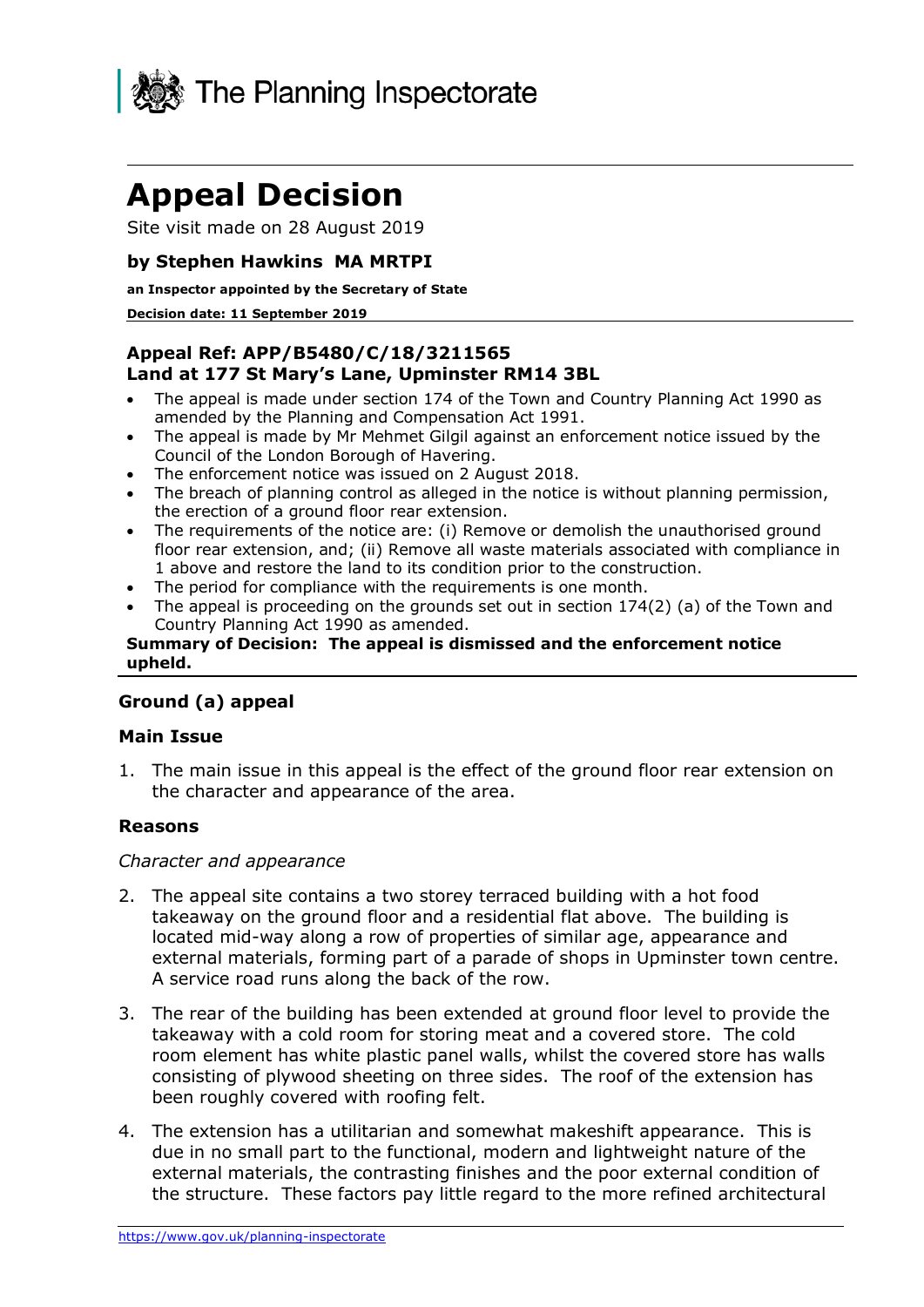rest of the row. Single storey rear extensions of a similar scale at other nearby properties are generally in keeping with the character and materials of their host buildings and surrounding development. Therefore, the extension is entirely at odds with the character of the host building and the prevailing characteristics of development in the vicinity. The extension is viewed as an alien feature in the surroundings, particularly from the adjacent service road. For these reasons, I find that the extension has caused unacceptable harm to the character and appearance of the area. characteristics and traditional external materials of the host building and the

- 5. The appellant submitted a scheme of proposed works to be undertaken to the extension. The scheme included cladding the cold room in brick slips to match the brickwork of the host building, rebuilding the covered store in brick with timber gates, re-laying the roof and installing a fascia and guttering. A pre- existing addition to the rear of the host building would also be clad in brick slips. As the scheme largely involved modifying the extension, it would constitute a part of the development described in the notice, for which permission has been sought under the deemed planning application. At s177(1) (a), the Act provides that planning permission may be granted in respect of the whole or part of the breach described in the notice. Therefore, it is appropriate to consider whether permission should be granted for the extension as modified by the scheme.
- 6. However, from the details provided I have serious reservations over whether cladding the cold room walls with brick slips would mean that the extension could achieve a satisfactory degree of integration with the host building and surrounding development. It was unclear whether it was intended to mimic the mortar jointing between existing brickwork and if this were the case, how a suitable finish would be achieved. There was also nothing to indicate that using brick slips would provide a practical, durable and reasonably permanent form of cladding to the extension. Even if the other works in the scheme were executed, failure of the cladding to faithfully reproduce the appearance of the existing brickwork and mortar jointing of the host building and adjacent buildings would have the effect that the extension would remain an alien feature in its surroundings. Therefore, I find that the scheme would not address the harm identified above. It follows that granting permission for the extension as modified by the scheme does not represent an obvious alternative to upholding the notice.
- 7. By failing to maintain the character and appearance of the local area the extension does not accord with Policy CP17 and Policy DC61 of the Havering Core Strategy and Development Control Policies Development Plan Document. For a similar reason, the extension does not accord with Policy 7.4 of the London Plan (LP). Also, by not being of the highest architectural quality or having details and materials that complement the local architectural character, the extension fails to accord with LP Policy 7.6. Furthermore, the failure to achieve a well-designed place is inconsistent with Section 12 of the National Planning Policy Framework.

## *Other matters*

 8. I acknowledge that there has been no unacceptable harm to the living conditions of occupiers of adjoining residential properties through either